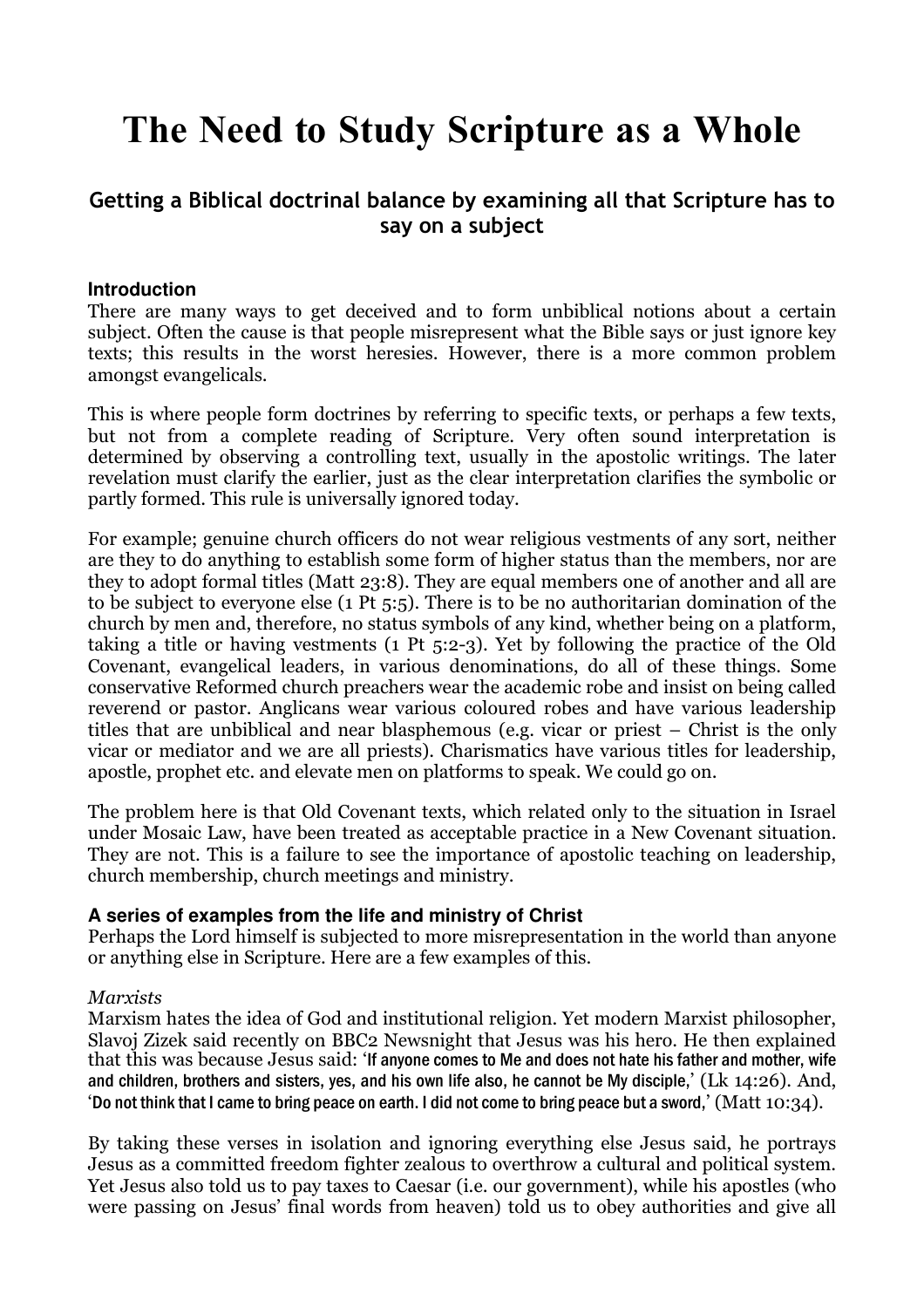those in authority respect (Rm 13:1; Titus 3:1). The Marxist interpretation of Jesus is untenable.

#### Transcendental Meditation

It may surprise some to know that Transcendental Meditation (TM) advocates regularly mention the Lord Jesus in recruiting seminars since this is a means to interacting with those in the west, despite TM being a derived sect of Hinduism. Consequently, they will seek verses from Scripture which appear to comply with their theology. One such verse is, 'For indeed, the kingdom of God is within you,'  $(Lk 17:21)$ . By quoting this they affirm the benefits of mysticism, declaring its basic premise that men are gods but don't know it and need to release the god inside by the discipline of TM. Yet this idea is a pole apart from the entire teaching of the Bible, which universally affirms that man is a sinner, is unrighteous, cannot be holy and is separate from God. Furthermore, Jesus' whole life is a testimony of praying to the Father outside himself. The Father sits in heaven and had sent the Son to Earth to perform a specific task. Jesus' teaching of his disciples constantly affirms the need to pray and commune with God in heaven, not to be subjective and stimulate inner feelings.

What Jesus meant by saying that the kingdom was within can be variously explained. After being asked by the Pharisees when the kingdom would come, by which they meant the universal reign of the Messiah conquering their enemies, Jesus shows that the kingdom has already come in his person and is standing in the midst of them now. Others believe that he means the reign of God by the Spirit in the heart of those believe in him. Christians have the kingdom inside them but reprobates do not. What is impossible is the TM interpretation.

#### Liberation Theology

Originating in Latin America and the US civil rights movement, Liberation Theology (LT) seeks to work out the Lordship of Christ in the political and social arena; salvation is not trusting in Christ for salvation but is self-denunciation and working for others in need. It seeks to bring God's liberating power to human societies. Latin American LT sought relief from economic oppression; US black theology from social oppression. It is slightly Marxist in methodology (more so in South America), adapting the NT under Marxist principles of communism to alleviate the problems of the poor in Latin America. Its chief theologian (Gustavo Gutierrez) has an unbiblical view of salvation (people are saved as they open themselves to God and help others); an unbiblical view of sin (negation of fellow human beings as brother); an unbiblical view of faith (an act of trust in commitment to God and one's neighbour); an unbiblical view of Christian objectives (political liberation); and an unbiblical view of eschatology (cultural and political revolution to make the kingdom of God).

LT sees Christ as the liberator from sinful structures of society, a model for liberation. Consequently, it would focus upon a narrative such as the Lord overturning the tables in the temple and driving out the hucksters. It would centre on Christ's compassion for the poor and concern for their welfare. However, it completely ignores Christ's statement that, 'For the poor you have with you always,' (Jn 12:8). There will never be a utopia operational in this sinful world and liberation of all human societies is not a goal for the Gospel because, 'My kingdom is not of this world. If My kingdom were of this world, My servants would fight, so that I should not be delivered to the Jews; but now My kingdom is not from here,' (Jn 18:36). Our goal is the liberation that becomes physically effectual after the Second Coming; the current liberation is spiritual. Furthermore, Christ repeatedly warned his followers that persecution will follow all those who follow him (Matt 5:11, 23:34; Jn 15:20) and that we should be patient under this tribulation, trusting in God's sovereignty over our circumstances (Rm 5:3-5; Col 1:11). Oppression is used by God to test his children and teach them patience and endurance. It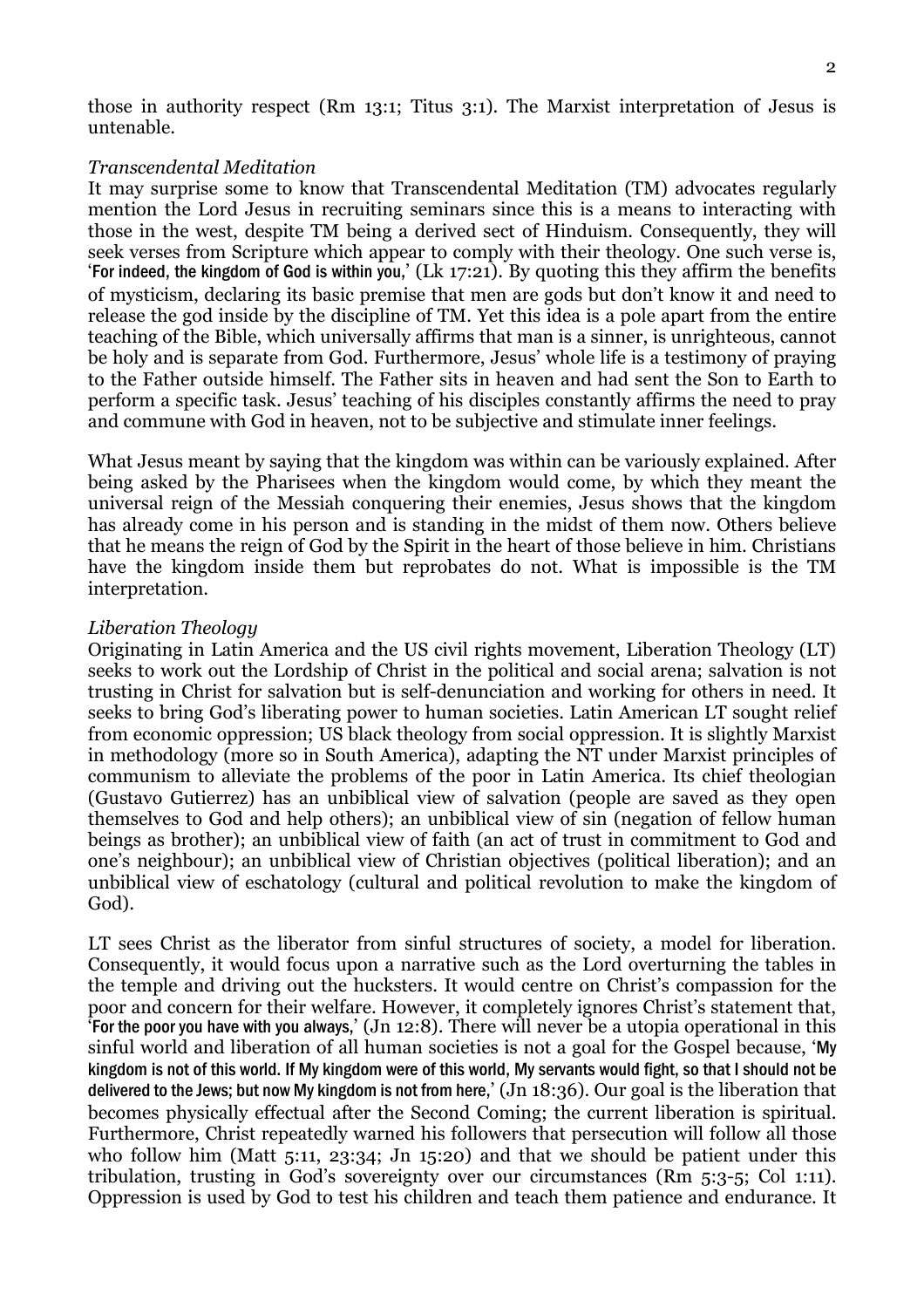is his prerogative to overturn governments, not ours. The Christian is to be the servant of all (Matt 9:35), not a zealous revolutionary.

## Jewish Roots

This system seeks, like its heretical historic predecessor Ebionism, to concentrate upon Jewish things instead of Biblical teaching. Missing the point completely that Christ's kingdom is universal and his Gospel is to all nations equally, it utterly fails to properly interpret Scripture, being stuck in Old Covenant idioms. Claiming (with historic Dispensationalists) that there are two kingdoms and two peoples of God, it holds that God has a special love for fleshly Israel and fails completely to see that the Old Covenant is cancelled (Heb 8:13) and that the old theocratic relationship of God with Israel is now severed. In fact, it was always meant to be but the beginning of God's missionary move to the nations (Isa 2:2, 56:7, 60:3, 61:11; Mic 4:1-2; Mal 1:11), which Israel utterly failed to comply with. Instead of bringing the Gospel to other nations, Israel continually committed apostasy by adopting the idolatrous gods of other nations (Ps 81:9-13).

Jewish Root teachers would centre attention on things like the Lord's crying over Jerusalem (Matt 23:27; Lk 13:34) claiming that he is crying for the Jewish people – in fact the text shows that he was crying for the elect ('children') which the Jerusalem religious powers persecuted. What Jewish Root teachers never mention is that Christ said, 'Therefore I say to you, the kingdom of God will be taken from you and given to a nation bearing the fruits of it,' (Matt 21:43). This text alone destroys all the Jewish Roots arguments.

**Summary of false pictures of Christ** 



We could continue in this vein but enough has been shown to demonstrate the point that many different groups claim that Jesus' teaching supports their particular heresy. Focusing upon selected texts is foolish unless they comply with all that Christ said as well as the general Biblical teaching and particularly with what the apostles said about the matter.

## **Ways in which this is done in evangelical churches today**

### Hierarchical leadership

It is common in evangelical churches to have a hierarchical or even pyramidal leadership structure; particularly so in Charismatic churches where there are often multi-layered ministries. This goes back partly to Old Covenant systems and partly to worldly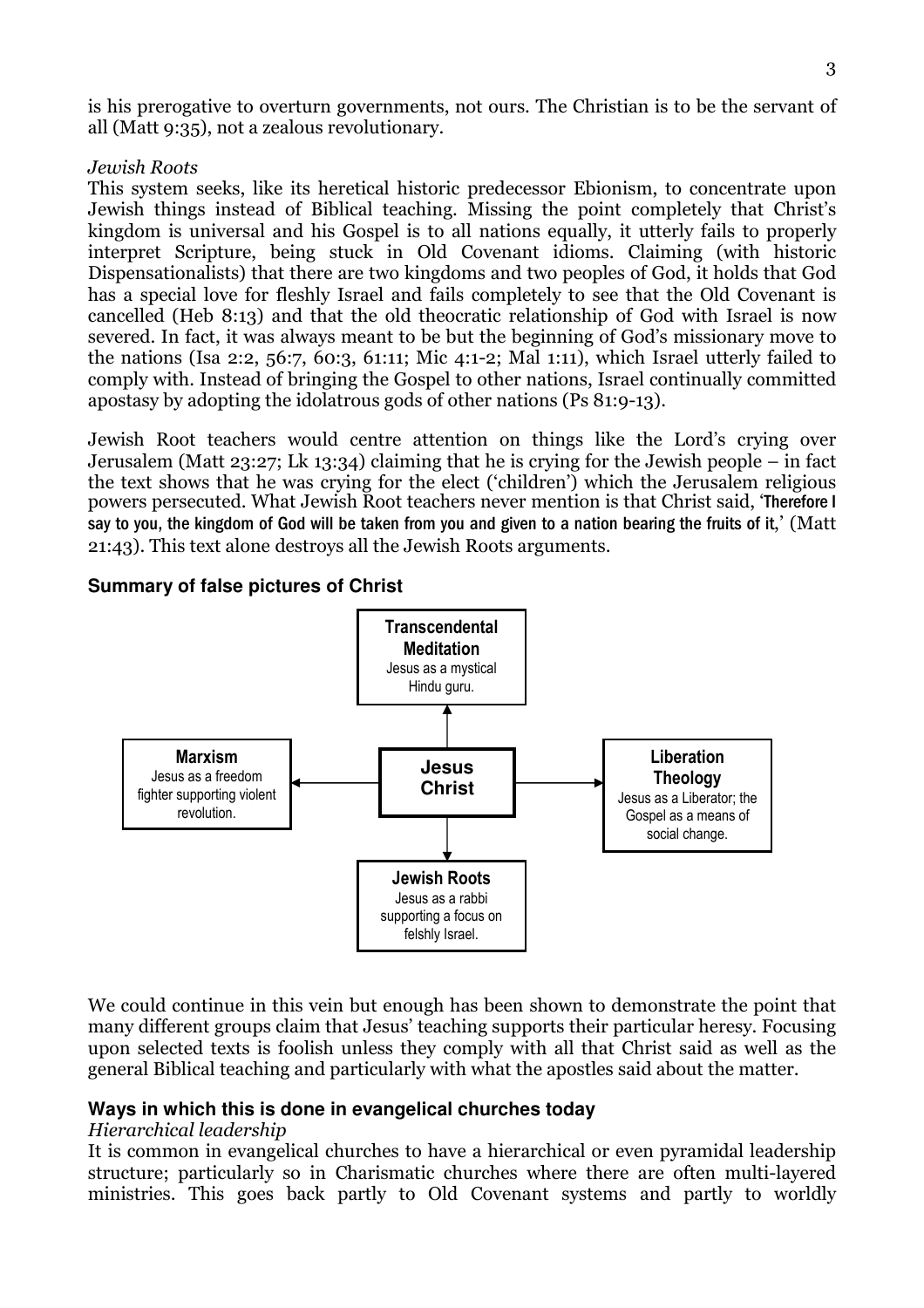methodology. The temple was presided over by the high priest and beneath him were a number of priests in his family to assist in the work. Beneath them were the various orders of Levites with different ministries regarding the work of the temple and offerings or, in the time of the Tabernacle, dealing with the erection and striking of the Tabernacle and its transportation.

Were these inspired? Yes. Were they following God's clear word? Yes. Is this practically applicable now? No! Why? The New Covenant changed all of this operation; all the external means of church worship were discontinued in their historical forms and took on a spiritual meaning. There are no more sacrificial offerings, they pointed to the great sacrifice and offering of Christ on the cross. There is no more temple or any building made with hands; the church is God's temple; he dwells in human hearts not bricks and mortar. We could continue through all the forms of Old Covenant worship. Apostolic teaching makes it clear that all things are new and shows us exactly how churches meet and worship – in simplicity and without organisation, hierarchy or excessive ritual. The focus is on edification in fellowship and the only prescribed ritual is the simple breaking of bread to celebrate the Lord's Supper. Furthermore, the meeting is always in a home and is small in number. All this is very clear apostolic teaching, and yet it is universally ignored in favour of Old Covenant systems.

#### Dancing

Charismatics and Pentecostals encourage the worship of God in improvised dancing; some institutional churches also practice more formalised dancing or acted out dances. They base this on Old Covenant texts such as, 'Praise Him with the timbrel and dance' (Ps 150:4) and 'Let them praise His name with the dance' (Ps 149:3). Is this acceptable? No it is not!

Dancing is one of the Old Covenant forms that has vanished after the cross, with all the other cultural forms. In fact, even under the Old Covenant dancing is rarely mentioned and when David danced for joy it was considered scandalous and unbecoming for a king. Dancing of girls with tabrets (timbrels, tambourines or small drums) was a cultural aspect of ancient Israel and other nations, often seen at occasions such as weddings. Many would have tabrets and spontaneously dance with them for joy. A Biblical example of this is Miriam after the Red Sea, 'Then Miriam the prophetess, the sister of Aaron, took the timbrel in her hand; and all the women went out after her with timbrels and with dances,' (Ex 15:20). This is not a cultural norm in modern Britain and Scripture commands that what we do in church must be done with decency and order (1 Cor 14:40) i.e. not cause a scandal or offence to outsiders.

More importantly, dancing fails to grasp the change that has occurred with New Covenant worship. The New Covenant has internalised the way we worship and approach God. We must worship in Spirit and Truth, not in the flesh or in excitement. Worship is not external, is not in outward forms, but is in Spirit and Truth. The Old Covenant external forms are now applied spiritually; the loud music of the temple is gone and represents the spiritual harmony of the worshipping heart. The hierarchical priesthood is gone as every member is now a priest with a part to play in the meeting. The Ark of the Covenant has gone, which is now represented in Christ our mercy seat. We no longer blow silver trumpets at the New Moon or even celebrate Jewish feasts lest we get into bondage to externals (Gal 4:3, 9, 24-25, 5:1). The temple itself has gone since God dwells in the heart of every believer.

#### Prophecy

Have you noticed that apostles and prophets in the New Testament, when bringing the oracles of God, did not use the normal phraseology of OT prophets. They did not announce their words with, 'Thus says, the Lord of Hosts' or 'Thus says the Lord God of Israel'. Even the phrase,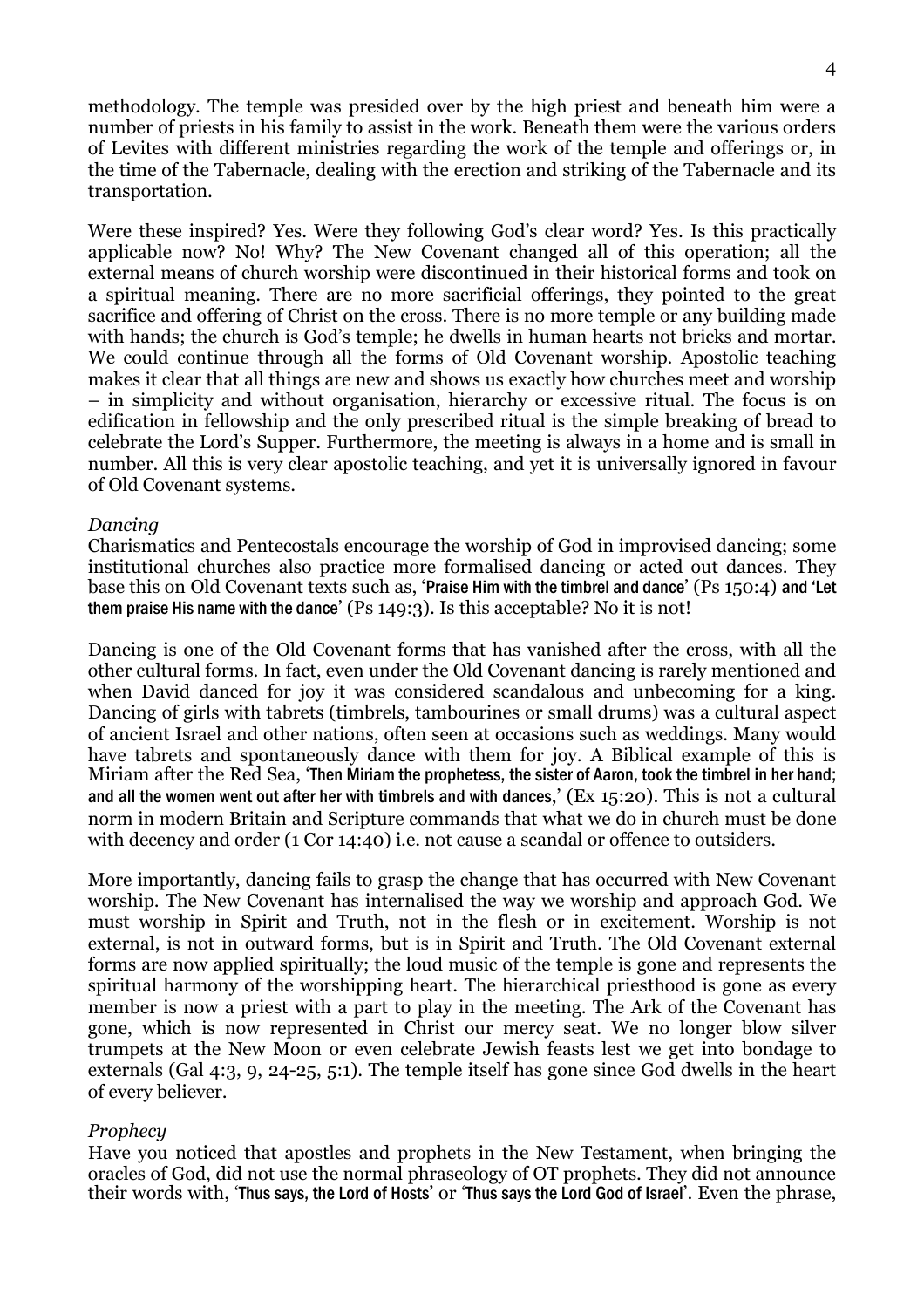'Thus says the Lord' does not appear at all in the New Testament. Why then do Charismatic prophets regularly seek to add authority to their words by using this phrase – it is Old Covenant.

Old Testament prophets were special men on whom the Spirit fell from time to time and used them as a mouthpiece for God's word. They did not have the indwelling Spirit as we do now after the cross; nor were they baptised in the Spirit in union with Christ, since this occurred at Pentecost (I am not referring to a Charismatic experience here). They were vital in re-establishing divine order after a breakdown; when things go wrong, prophetic ministry was required to show the way back; which is why they are more frequently operative later in Israel's history. They were God's corrective.

Under the New Covenant economy prophetic ministry is not the same; it is an encouragement by bringing an application of God's word. For a time in the early church, prophets with powers of inspiration were necessary, working with the apostles to establish the church but, with this form of apostolic ministry, they passed away. When the church was established in communities with elders and the Bible more readily available, prophets were no longer necessary as inspired mouthpieces. Before the Bible was available, prophetic ministry was vital.

At the end of the 1st century it was clear than many things had changed which were earlier not fully understood. With the destruction of Jerusalem and the temple, it became clear to all that the Jewish system was finished and the book of Hebrews made more sense. Without a temple and officiating priesthood Biblical Judaism cannot function; it is only in an unbiblical Pharisaic (and heretical) manner that rabbinic Judaism continues to flourish. With the death of John the last apostle passed away and gone forever was the ministry of the apostles of the Lamb (Rev 21:14) – i.e. those who had met Christ and were commissioned by him to preach the Gospel with power and plant churches with authority. Gone were the signs and wonders, which were to authenticate apostolic ministry and set it apart from the hundreds of other contemporary cults (Heb 2:4). Gone was forth-telling prophetic ministry and gone was the gift of tongues, not longer required as a sign of judgment to Israel (1 Cor 14:21-22) since Israel was finished in the mind of God in that form (in God's will some are still saved along with the Gentile elect and by the same Gospel).

Is there apostolic ministry today? Yes, but not as it was. Apostles to the churches (2 Cor 8:23 'messengers' = 'apostles') are not apostles of the Lamb. An apostle now is a church planter that is sent from a home church to initiate a new work. He has no more authority in his home church other than what he uses there (e.g. as a teacher). Is there prophetic ministry today? Yes, but not as it was. Prophets bring the spiritual authority of God's word to encourage people in a powerful way; in a different way from the didactic ministry of teachers. Both are required. Are there tongues today? No! When tongues ceased, they ceased forever, as the Greek text of 1 Cor 13:10 makes clear.

This is why NT prophets do not use the language of OT prophets. They are a different breed. What Charismatics repeatedly try to do is to bring about Old Covenant ministry that has been cancelled because they do not understand the New Testament teaching. Prophets do not have the same sort of authority of OT prophets and neither the same power. They cannot call down fire from heaven or hold back rain. They do not raise people from the dead or make axe heads float. Rather, 'he who prophesies speaks edification and exhortation and comfort to men,' (1 Cor 14:3). This mistake would not be made if people looked at the whole teaching on prophetic ministry and not just a part of it. It is also why Charismatic prophets today cannot actually do supernatural things, despite their claims.